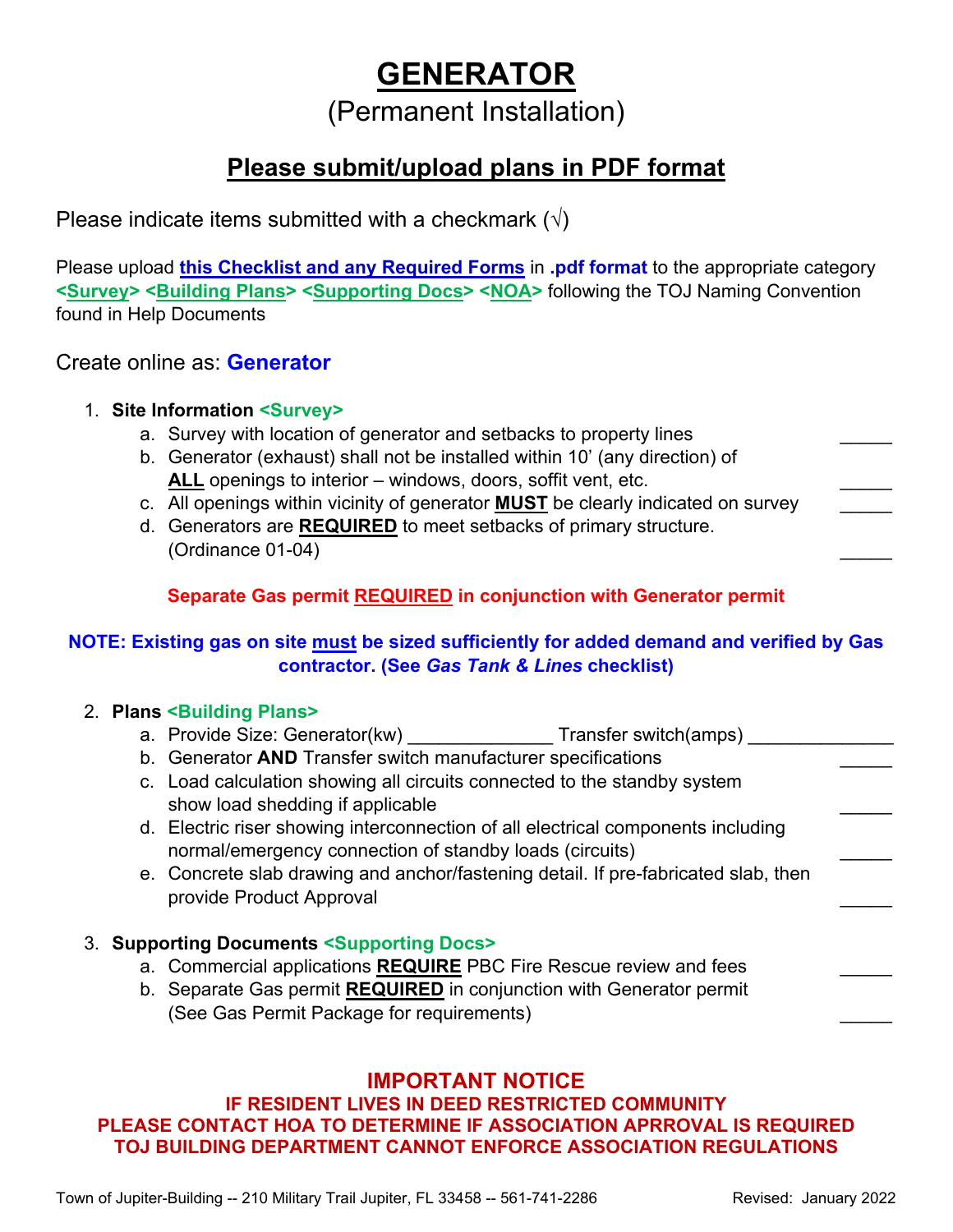

PALM BEACH COUNTY FIRE-RESCUE PLANS REVIEW APPLICATION



NO.

FP#

PERMIT#

TO BE FILLED OUT BY APPLICANT

THE UNDERSIGNED HEREBY APPLIES FOR PLANS TO BE REVIEWED FOR COMPLIANCE OF PALM **BEACH COUNTY FIRE CODE:** 

| <b>PROJECT NAME:</b>             |                               |                                             |
|----------------------------------|-------------------------------|---------------------------------------------|
| <b>ADDRESS OF PROJECT:</b>       |                               |                                             |
| CITY/TOWN:                       |                               |                                             |
| <b>CONSTRUCTION</b>              | <b>REVISE</b>                 | <b>ALTERATION</b>                           |
| MULTIPLE DWELLING                | <b>CIVIL</b>                  | <b>COMMERCIAL</b>                           |
| <b>INTERIOR</b>                  | <b>HOOD SYSTEM</b>            | <b>FUEL TANK/LINES</b>                      |
| LP GAS                           | <b>FIRE ALARM</b>             | <b>FIRE SPRINKLER</b>                       |
| <b>FIRE SUPPRESSION</b>          | <b>HVAC</b>                   | <b>OTHER</b>                                |
|                                  |                               |                                             |
| <b>NAME OF OWNER OR ENGINEER</b> | ADDRESS OF OWNER OR ENGINEER  |                                             |
|                                  |                               |                                             |
| <b>NAME OF CONTRACTOR</b>        | <b>ADDRESS OF CONTRACTOR</b>  |                                             |
|                                  |                               |                                             |
| PRINT APPLICANT/ CONTACT NAME    | <b>APPLICATION DATE</b>       |                                             |
|                                  |                               |                                             |
| <b>TELEPHONE NUMBER</b>          | <b>FAX NUMBER</b>             | <b>VALUATION OF</b><br><b>PROPOSED WORK</b> |
|                                  |                               |                                             |
| FOR OFFICE USE ONLY              | PALM BEACH COUNTY FIRE RESCUE |                                             |
|                                  |                               |                                             |

| <b>FIRE REVIEW FEE</b> | <b>CHECK#</b> | <b>MSTU</b> |                           |
|------------------------|---------------|-------------|---------------------------|
|                        | <b>DATE</b>   |             | <b>FIRE DEPT OFFICIAL</b> |
| ۳D                     | <b>RECV'D</b> |             |                           |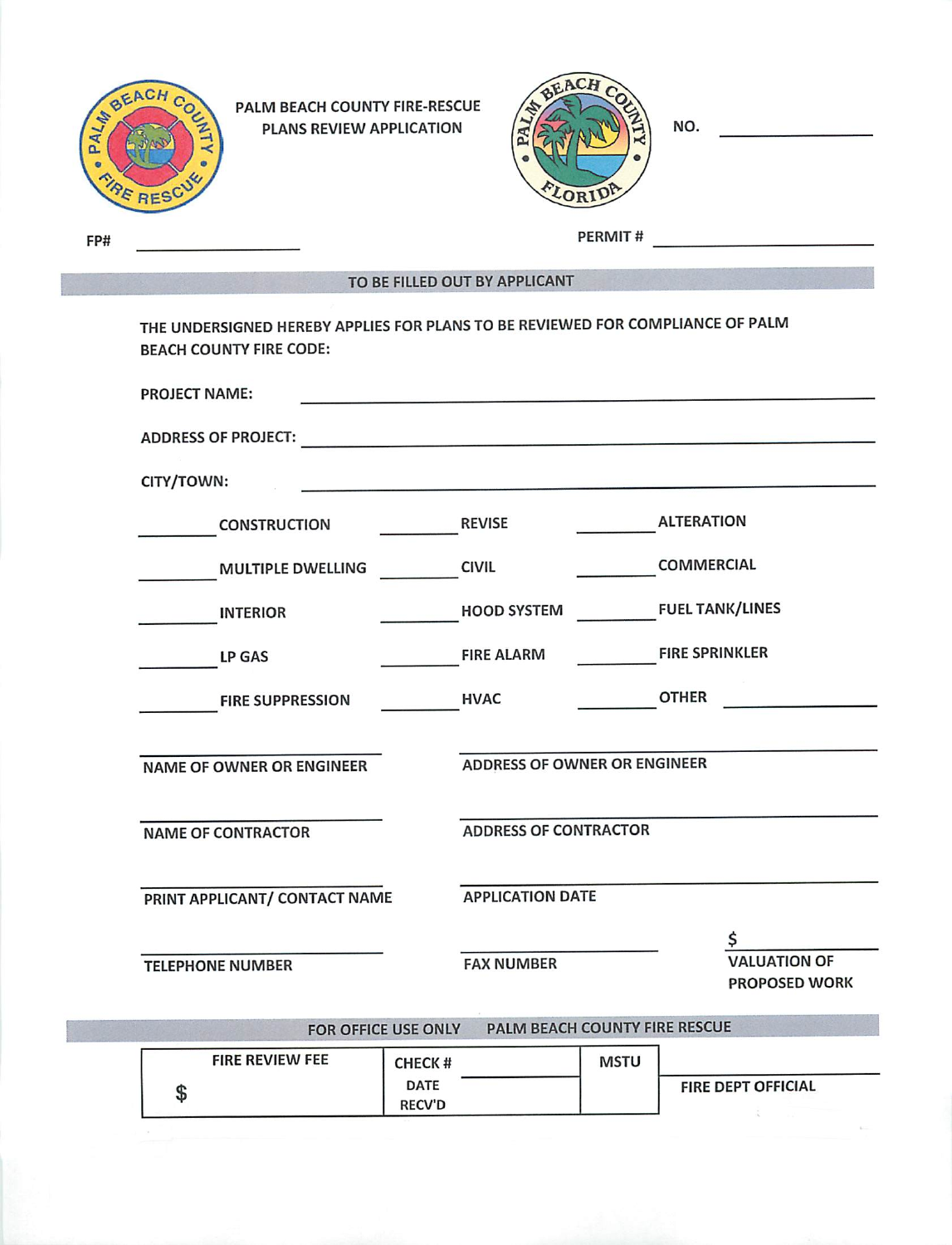# **TOWN OF JUPITER BUILDING DEPARTMENT FIELD INSPECTION SERVICES TECHNICAL BULLETIN**

# **GENERATOR INSTALLATIONS**

March 01, 2018

The entire permit package including all manufacturers' installation instructions and the owner's manual for the generator and transfer switch shall be available on site for all inspections. The following five (5) electrical inspections and two (2) gas inspections (if applicable) are required for all generator installations:

> Electrical Underground Generator Slab Electrical Service Change Electrical Rough Gas Underground/Rough Gas Final Electrical Final

#### **ELECTRICAL UNDERGROUND**

The electrical contractor is to call in for an Underground Electrical inspection for all generator installations even if there are no underground conduits being installed. Florida Building Code requires all underground conduits to be exposed for inspection. This inspection is to verify the location of the generator and to look for any unforeseen issues with the generator location that may not have been clearly shown on the plans or for which specific circumstances were not evident during the plan review process. The inspection is to be done before concrete pad is poured or placed. This inspection shall ensure compliance with job specifications, manufacturer instruction and/or  $NEC<sub>®</sub>$  - the most stringent of which will take precedence. All required conduits shall be installed prior to this inspection. Up to three conduits may be required for (1) generator power, (2) 120v wiring as needed for battery charger or other accessories and (3) low voltage control wiring.

NOTE: Jupiter Building Department policy requires separate power and control wire conduits. Power and Control wiring shall be run in separate conduits and must be installed prior to first inspection.

#### **GENERATOR SLAB**

The generator manufacturer's installation instructions and owner's instructions must be on site for the form board inspection to verify the required pad size and the size and placement of the reinforcing steel. If there are no specific construction details for the generator pad then the pad shall be a minimum of 4 inches thick and a minimum of 4 inches larger on all sides of the overall size of the generator. A minimum of  $#3$  size rebar spaced a maximum of 12 inches on center, properly tied and chaired shall be installed. Rocks, bricks, broken concrete, etc. is not acceptable for the support of reinforcing steel. 6" steel mesh shall be an approved alternate. Engineered slabs shall bear the seal/signature of the engineer. Pre-fabricated slabs shall be listed for the specific generator being installed and shall not be cracked, chipped or otherwise damaged.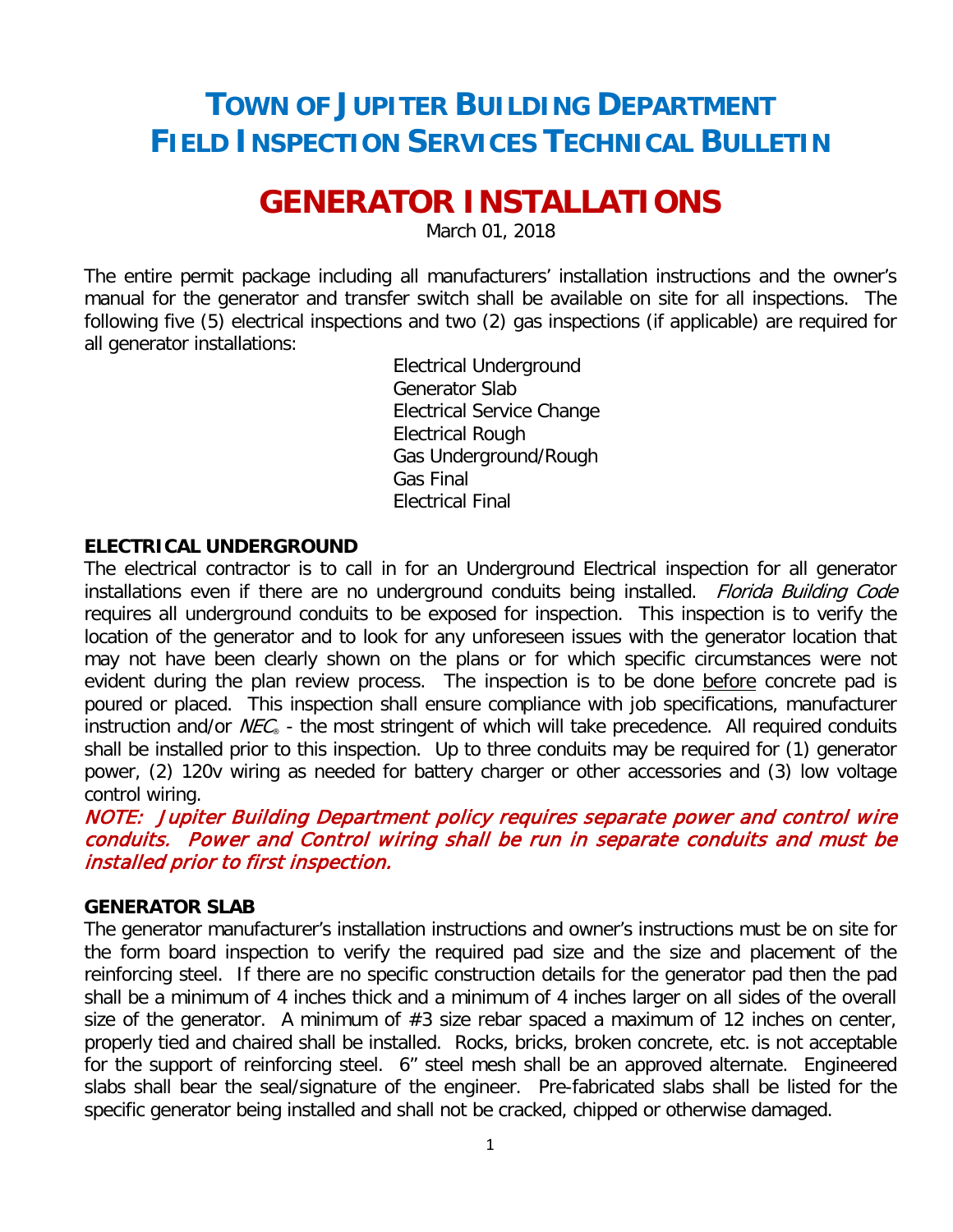# **TOWN OF JUPITER BUILDING DEPARTMENT FIELD INSPECTION SERVICES TECHNICAL BULLETIN**

# **GENERATOR INSTALLATIONS**

(continued)

#### **ELECTRICAL SERVICE CHANGE**

A standby generator installation is no different from a regular service change and requires the same coordination with FPL and your electrical inspector. Electrical contractor shall not remove the FPL meter and/or begin work on service equipment without this coordination. FPL will disconnect power and remove the meter, Electrical Contractor will make the approved changes to the electrical service, Jupiter Building Department will inspect the changes and if approved will release FPL to reinstall the meter and restore power. FPL Electrical Service Standards (ESS) mandates there shall be **NO EXCEPTION TO THIS PROCEDURE** under any circumstances. All service grounding must be brought up to current code including low voltage bridge (Intersystem Bonding Terminal - NEC<sub>®</sub> 250.94). Transfer switches used as a service disconnect must be Service Rated.

#### **ELECTRICAL ROUGH**

All generator electrical work pertinent to the building must be completed. All conduits, wire, cable and other electrical equipment that will be concealed by the building structure upon building completion must be installed. All circuit breakers are to be installed and terminated. The generator is not required to be on site. Unless otherwise noted by the inspector, upon arrival of the generator the electrical contractor may complete the connections to the generator and proceed with the startup and testing in preparation for the final electrical inspection. In preparation for final inspection all required labeling will be reviewed with this inspection. All disconnect switches, including the one at the generator, shall be accessible and shall not require key or tool to access.

#### **GAS LINE**

Gas line shall be bonded to generator and across flexible gas line connector. Rough and Final Gas inspections shall be completed and approved prior to Electrical Final.

#### **ELECTRICAL FINAL**

There shall not be any openings into building within 10' of generator exhaust, including but not limited to windows, doors, overhead garage door, soffit vents, etc. Any opening within 10' of the generator exhaust shall be permanently sealed (mechanical fastening of an operable window, door or vent is not acceptable). Phenolic or raised labels shall indicate each disconnect and identify exact location of the generator. Contractor, or representative, shall be on site for final inspection to open all equipment covers for inspector. Contractor shall simulate a power outage to test the generator and cycle the transfer switch for proper operation.